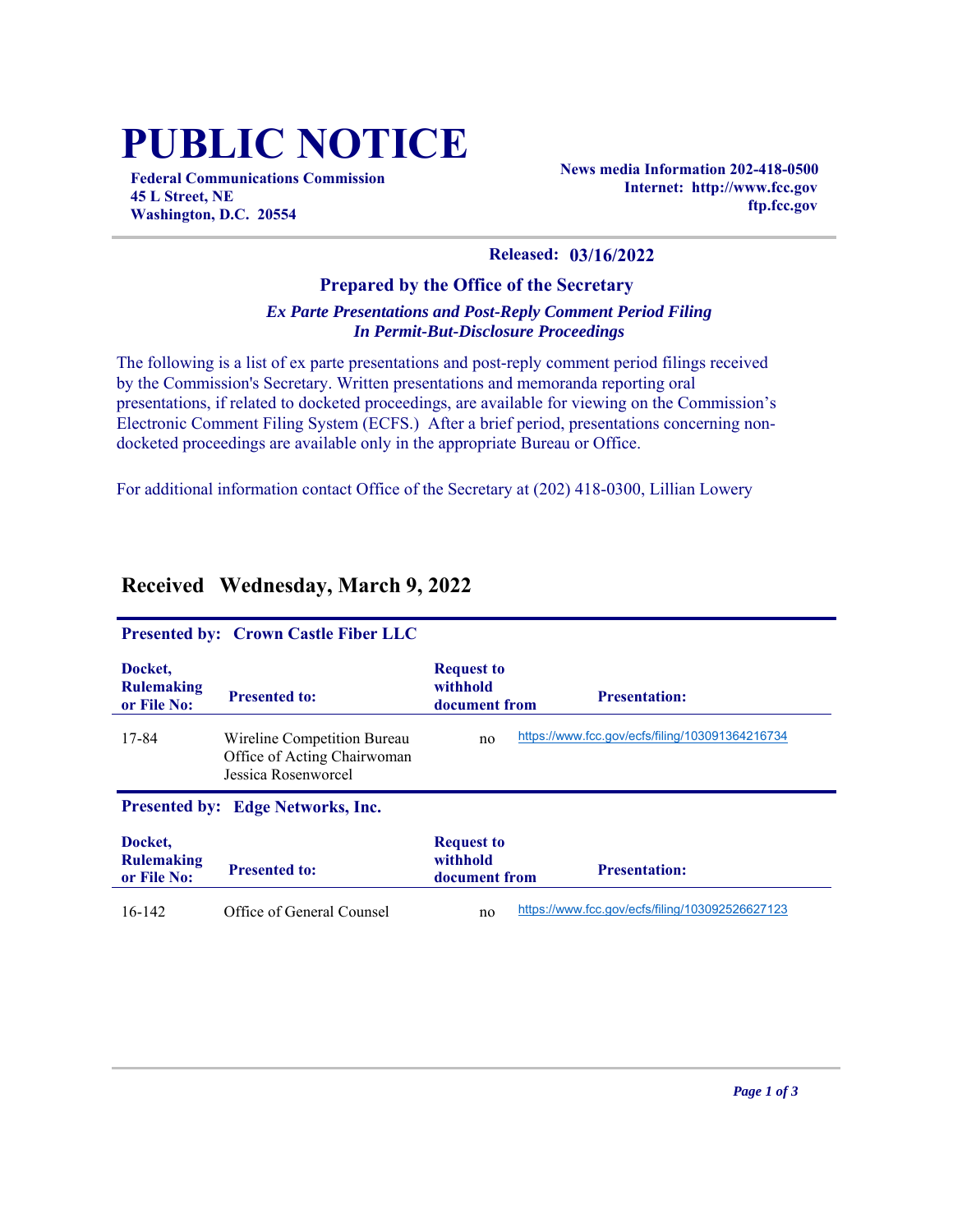|                                                                                           | $\mathbf{u}$ and $\mathbf{v}$ Externed Company<br><b>Edison Electric Institute</b>                |                                                |                                                 |  |  |  |  |  |
|-------------------------------------------------------------------------------------------|---------------------------------------------------------------------------------------------------|------------------------------------------------|-------------------------------------------------|--|--|--|--|--|
| Docket,<br><b>Rulemaking</b><br>or File No:                                               | <b>Presented to:</b>                                                                              | <b>Request to</b><br>withhold<br>document from | <b>Presentation:</b>                            |  |  |  |  |  |
| $07-100$                                                                                  | Office of Commissioner Brendan<br>Carr<br>Office of Commissioner Nathan<br>Simington              | no                                             | https://www.fcc.gov/ecfs/filing/10309642923926  |  |  |  |  |  |
| <b>Presented by: Intelsat</b>                                                             |                                                                                                   |                                                |                                                 |  |  |  |  |  |
| Docket,<br><b>Rulemaking</b><br>or File No:                                               | <b>Presented to:</b>                                                                              | <b>Request to</b><br>withhold<br>document from | <b>Presentation:</b>                            |  |  |  |  |  |
| 18-122                                                                                    | Wireless Telecommunications<br>Bureau<br><b>International Bureau</b><br>Office of General Counsel | no                                             | https://www.fcc.gov/ecfs/filing/10309711503171  |  |  |  |  |  |
| Presented by: Multicultural Media, Telecom and Internet Council                           |                                                                                                   |                                                |                                                 |  |  |  |  |  |
| Docket,<br><b>Rulemaking</b><br>or File No:                                               | <b>Presented to:</b>                                                                              | <b>Request to</b><br>withhold<br>document from | <b>Presentation:</b>                            |  |  |  |  |  |
| $22 - 69$                                                                                 | Wireline Competition Bureau                                                                       | no                                             | https://www.fcc.gov/ecfs/filing/103092204923828 |  |  |  |  |  |
| Presented by: National Association of Telecommunications Officers and Advisors<br>(NATOA) |                                                                                                   |                                                |                                                 |  |  |  |  |  |
| Docket,<br><b>Rulemaking</b><br>or File No:                                               | <b>Presented to:</b>                                                                              | <b>Request to</b><br>withhold<br>document from | <b>Presentation:</b>                            |  |  |  |  |  |
| $22 - 69$                                                                                 | Office of Acting Chairwoman<br>Jessica Rosenworcel                                                | no                                             | https://www.fcc.gov/ecfs/filing/103091585507357 |  |  |  |  |  |

## **Presented by: Florida Power & Light Company Pacific Gas & Electric Company**